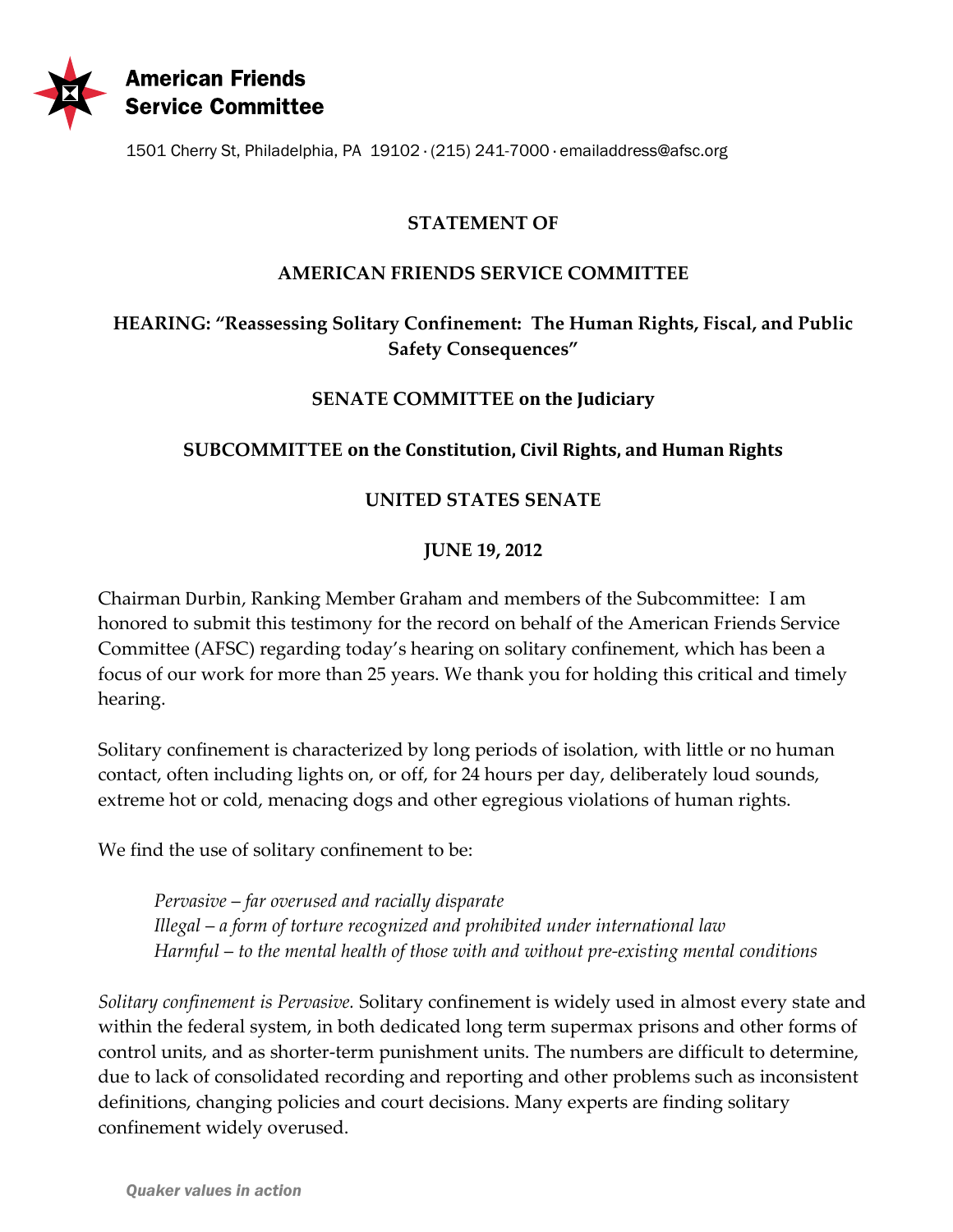In addition the practice suffers from the same racial disparities evidenced in other aspects of the criminal justice system, with people of color significantly over-represented.

*Solitary confinement is Illegal.* The use of long term solitary confinement is in violation of international covenants:

- International Covenant on Civil and Political Rights, Articles 7, 10, 16
- U.N. Convention Against Torture and Other Cruel, Inhuman or Degrading Treatment or Punishment, Articles 1, 4
- U.N. Declaration of Human Rights, Article 5
- American Convention on Human Rights (ratified by 24 OAS (Organization of American States) nations, but not the U.S.)

Although officials often claim that there is no clear definition of torture, torture is defined by the UN Convention Against Torture as, "any state-sanctioned action by which severe pain or suffering, whether physical or mental, is intentionally inflicted on a person for obtaining information, punishment, intimidation, or for any reason based on discrimination."

> By this definition, security housing units fail on several counts: they cause severe pain both physical and mental; they do primarily for the purpose of punishment, intimidation, or with the hope of extracting information; and they are the most racially segregated part of the prison system.

Solitary confinement also violates the U.S. Constitution's 8 th Amendment ban on cruel and unusual punishment. Its use in the United States has been rejected by the European Union, which will not extradite people to the U.S. if they will be placed isolation. The U.S. has come under frequent condemnation from the United Nations Committee on Torture and the UN Special Rapporteur on Torture for the cruelty of this practice.

*Solitary confinement is harmful*. AFSC has documented the harms of solitary confinement in reports.

- Supermax units are damaging to prisoners' mental health
- There is no evidence that supermax units reduce prison violence
- Long-term isolation is linked to increased recidivism.

In 1944, the Quakers formed the Prison Service Committee to provide support to and monitor the incarceration conditions people who had been imprisoned for of conscientious objection to war. Since that time, the American Friends Service Committee has sought to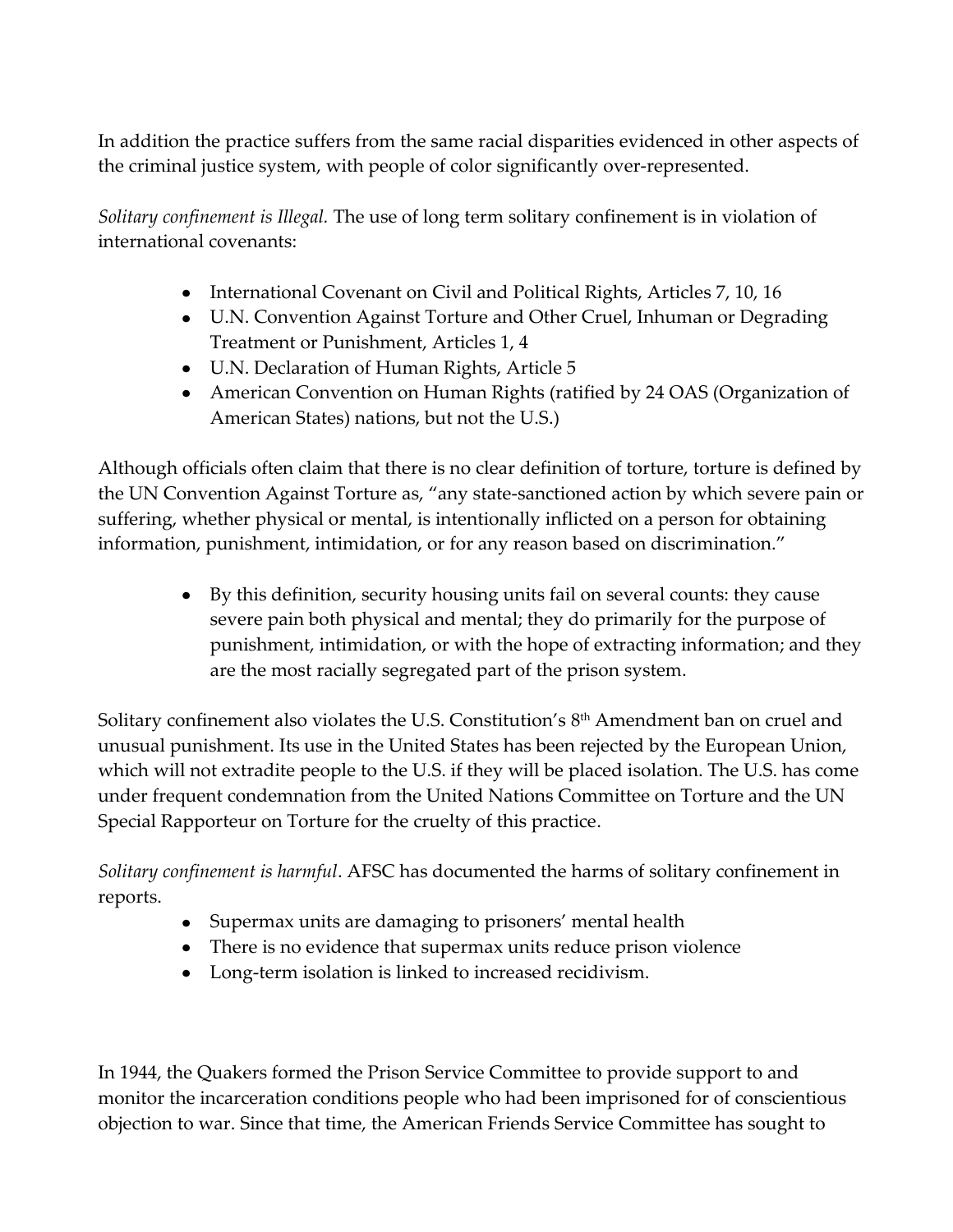provide individual and collective advocacy over conditions of incarceration, policy advocacy against mass incarceration, the death penalty, "life without parole," and immigration detention. In the course of our work we have documented scores of prison abuses including the use of stun guns and restraint devices, rape, prison chain gangs, and inadequate medical care. Letters we have received from prisoners across the U.S. document significant, systemic problems in the area of solitary confinement.

Please allow us to share a few examples of testimony that we have gathered directly from people who have experienced solitary confinement. Some of these conditions have been witnessed directly by our staff in the course of their work inside prisons.

*If you do something wrong, they lock you down. They make you go to bed early and feed you when they want to feed you. They lock you in this little cell (she describes something about 3 x 5). I cried every night there. It's painful. I felt like I couldn't get air. I cried every night there.* A.H. age 17, New Jersey

*I went in when I was 14 to the Essex County Juvenile Detention Center. They have what they call an "MCU" there, and it's like the "hole" in a regular prison. [MCU - "management control unit" a form of solitary confinement which may be an administrative, rather than punitive sanction] Kids that fight go in there. If you refuse, they come and get you. You don't see anybody in there. The lights go off early and there are no visits there. They bring the food to you. They even turnoff the toilets at 9 p.m. so if you have to go, you can't flush. It's freezing at night. There is no heat at all in lockdown.*

D.D. age 15, New Jersey

*I was placed in solitary confinement for trying to escape from prison. The actual sanction for the attempted escape was only 30 days, but once that sanction ended the prison administrators continued to hold me in solitary for the next 120 months. I was not allowed to participate in any sort of group therapy, religious services, vocational training, educational courses, or rehabilitative programs. I was allowed to shower three times a week; each shower was seven minutes. I was allowed to go outside into a small cage for one hour, five times a week. For any of this movement outside of my cell, my hands were cuffed behind my back before the officers would open my cell door, then I was searched.*

*It is difficult to describe what such a long time in solitary confinement feels like, as it is difficult to gauge how it has affected me. For ten years though I was powerless… There was no way to block out the sounds of a neighbor who was kicking with all of his might on his steel cell door because an officer refused to let him shower. There was constant stress because of my inability to earn a release, which in turn extended my incarceration for six years. My weight dropped from 170 lbs to 145 lbs, and I developed high blood pressure that required a number of medications.* 

*In response to my pleas for release, the warden would merely tell me to keep on "doing good time…" I would appeal to him about my many years of exemplary behavior…He never*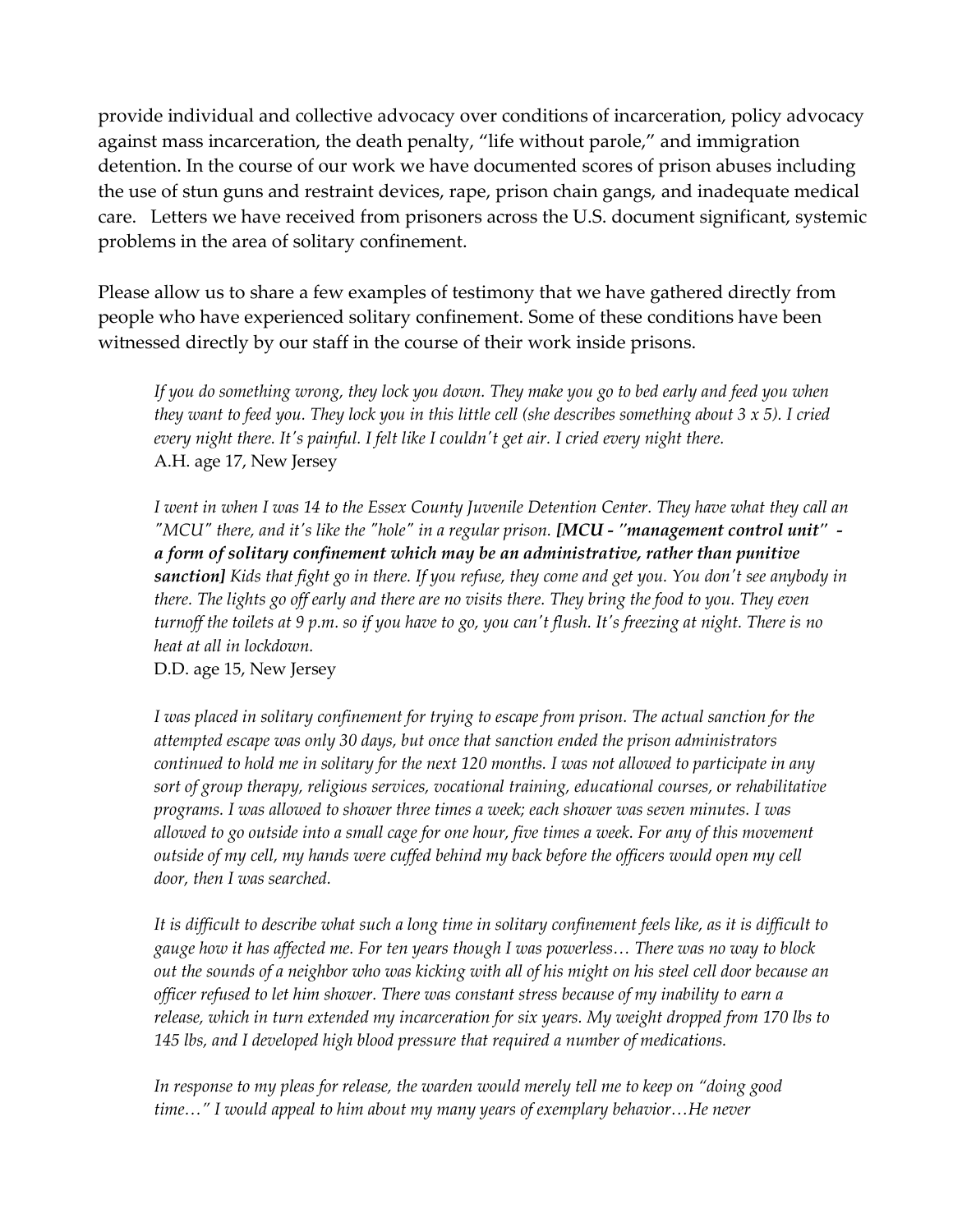*commended me, however, and never released me from solitary. I ended up serving ten years in solitary confinement.* 

Peter Martel, Program Associate, AFSC Criminal Justice Program-Michigan; law degree candidate

Families are also affected:

*My son was able to escape the frightening conditions of 4-A, one of two SHU [Special Housing] units, (guards setting up rooster fights and shooting from the tower) by reading although he did experience one of the set up fights—not by choice. We all sent books, as many as we could each month, and newspapers and magazines which he passed along to others. But, in this, reading and family, he was more fortunate than most. Because Corcoran was off in the middle of nowhere and the guard's union was so powerful, murder and mayhem on the part of a few guards prevailed in 4-A of the Corcoran SHU. Despite photos of yard fights and the Preston case, no guard was punished. It was almost as frightening to be a parent at that time as to be a prisoner.*

Parent of a SHU prisoner, California, 2008

# *Our advocacy work has yielded results*

Through the efforts of AFSC, its regional programs, and allies, we have achieved the following changes in the use of solitary confinement:

- *Maine* 60% reduction in prison population held in isolation, and the ending of solitary confinement in the mental health unit
- *Michigan* 30% reduction in people held in administrative segregation since 2008; closure of a maximum security prison;
- *New Jersey* secured litigation leading to release of 80 people from a control unit and closing of security threat group ("gang") unit;
- *California* AFSC regional director chosen mediator by hunger strikers at Pelican Bay facility over conditions; minor concessions won; larger issues currently in litigation;

The American Friends Service Committee is heartened by the Subcommittee's leadership in holding this hearing, and we are grateful for the opportunity to present stories drawn from our organizational experience with individuals and communities impacted by solitary confinement. We urge the Committee to move swiftly and take concrete actions to prohibit solitary confinement at the federal, state and local level:

AFSC supports congressional efforts that seek an immediate end to the use of solitary confinement for extended periods, as recommended by the U.N. Special Rapporteur;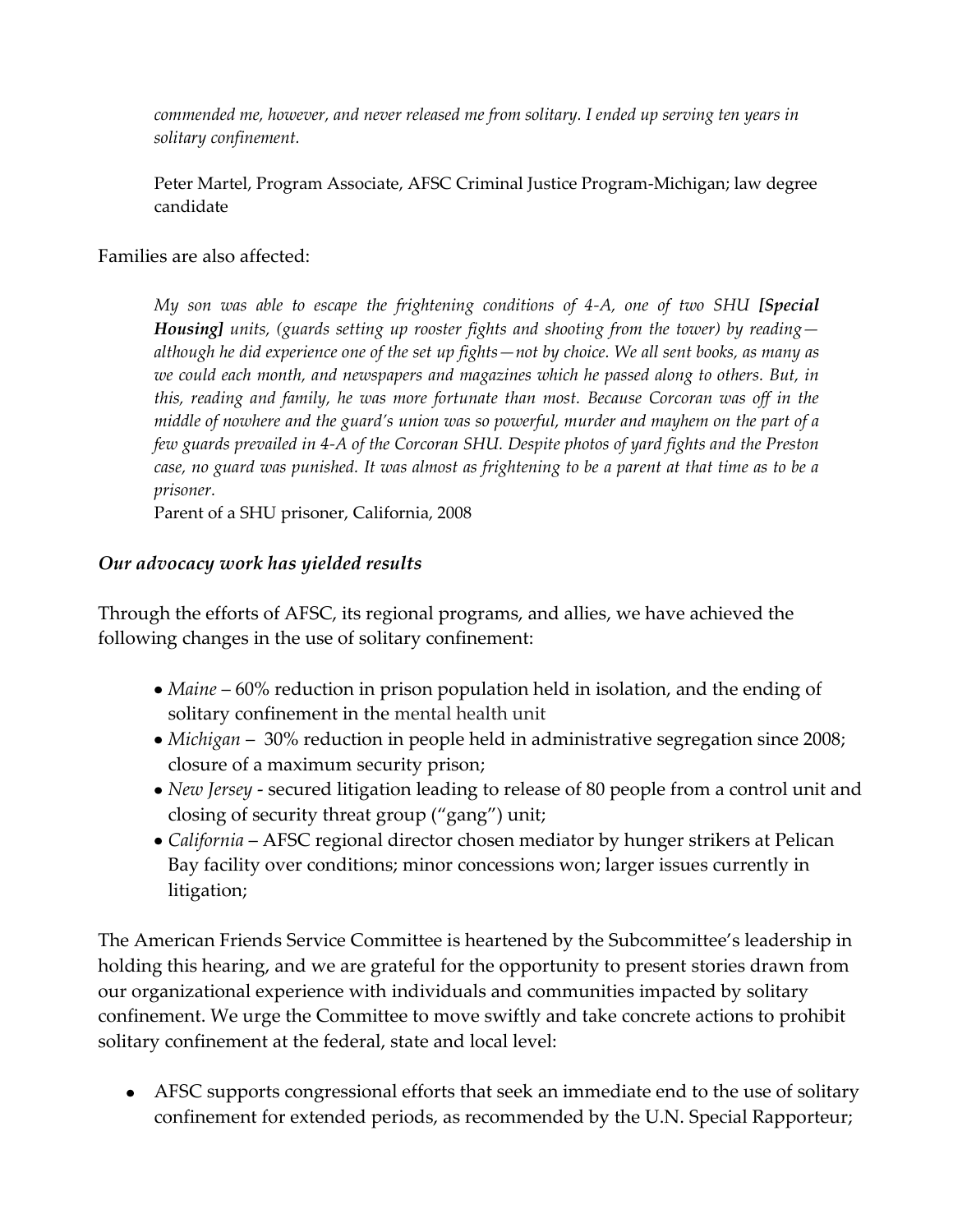- AFSC calls for congressional action to establish independent prison oversight boards, with prisoner access without fear of reprisals;
- AFSC requests congressional action to require full collection and comparative reporting, by the Department of Justice, of data on all solitary confinement in U.S. federal, state and local prisons and jails.

Thank you again for this opportunity to express the views of the American Friends Service Committee. We welcome the opportunity for further dialogue and discussion about these important issues.

### **Appendix**

*These and other AFSC materials on solitary confinement may be found on our resource page: <http://afsc.org/resource/solitary-confinement>*

#### **Reports**

*The Lessons of Marion: The Failure of Maximum Security Prison, A History and Analysis,* 1985

*The Use of Control Unit Prisons in the United States,* 1997

*Survivor's Manual*, 1997; *tinyurl.com/qa-sis*

*Torture in US Prisons – Evidence of Human Rights Violations*, 2001

*Our Children's House*, 2002

*The Prison Inside the Prison: Control Units, Supermax Prisons, and Devices of Torture*, 2003; *tinyurl.com/qa-pip*

*Buried Alive: Solitary Confinement in Arizona's Prisons and Jails*, 2007; *tinyurl.com/qa-buried-az*

*Tolerating Failure: The State of Health Care and Mental Health Care Delivery in the Michigan Department of Corrections*, 2007; *[http://prisoneradvocacy.org/downloads/tolerating\\_failure\\_sans\\_title.pdf](http://prisoneradvocacy.org/downloads/tolerating_failure_sans_title.pdf)*

*Buried Alive: Long-Term Isolation in California's Youth and Adult Prisons,* 2008; *tinyurl.com/qa-buried-ca*

*Inalienable Rights*, 2009.

*Private Prisons: The Public's Problem,* 2012; *tinyurl.com/qa-private*